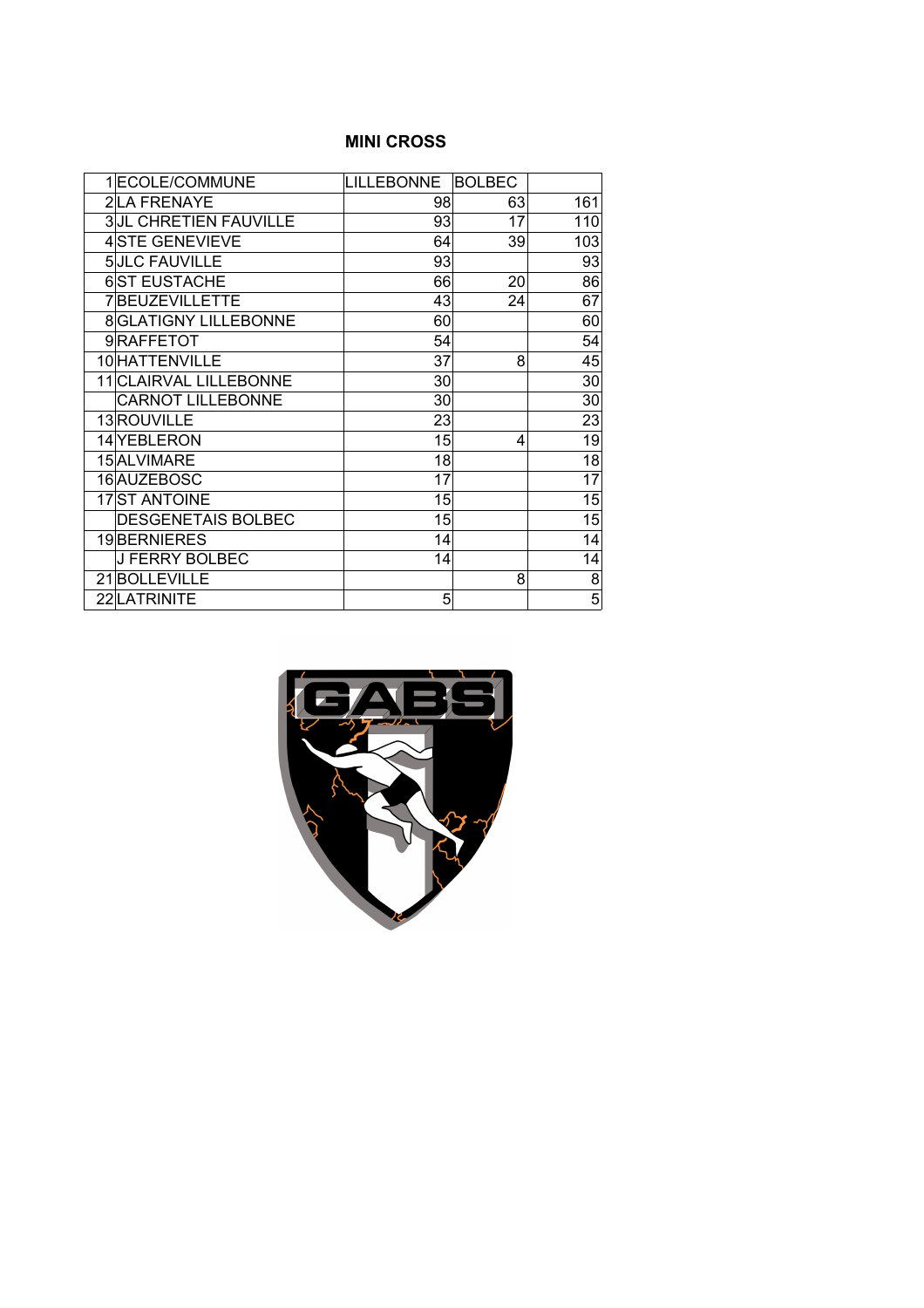# **ECOLE CROSS GARCONS**

| <b>NOMS</b>       | <b>PRENOMS</b> | <b>ECOLE/COMMUNE</b>       | LILLEBONNE   BOLBEC |                |                |
|-------------------|----------------|----------------------------|---------------------|----------------|----------------|
| 1 HERVIEUX        | <b>RAPHAEL</b> | <b>HATTENVILLE</b>         | 30                  | 15             | 45             |
| 2BICHEREL         | <b>ELIOTT</b>  | AUZEBOSC                   | 28                  | 14             | 42             |
| 3BELAN            | JONAS          | LA CERLANGUE               | 29                  | 13             | 42             |
| 4 CARPENTIER      | <b>GABIN</b>   | <b>LA FRENAYE</b>          | 23                  | 12             | 35             |
| 5LEDUEY           | LOUIS          | <b>LANQUETOT</b>           | 19                  | 8              | 27             |
| 6 TASSEL          | <b>SACHA</b>   | <b>ISTE GENEVIEVE</b>      | 27                  |                | 27             |
| 7 MOLINS          | <b>ETHAN</b>   | <b>ST EUSTACHE</b>         | 26                  |                | 26             |
| 8 VILLIERS        | TIMEO          | LA FRENAYE                 | 25                  |                | 25             |
| 9 GREBOVAL        | JASON          | LA FRENAYE                 | 24                  |                | 24             |
| 10 VATIN          | ARMAND         | <b>JLC FAUVILLE</b>        | 22                  |                | 22             |
| 11 LAVICE         | <b>CLEMENT</b> | DESGENETAIS LILLEBONNE     | 21                  |                | 21             |
| 12 LEFEBVRE       | <b>NOE</b>     | NOINTOT                    | 10                  | 10             | 20             |
| 13 OUBASSOUR      | ABEL           | HATTENVILLE                | 20                  |                | 20             |
| 14 GREVRENT       | <b>MARTIN</b>  | ILA TRINITE                | 7                   | 11             | 18             |
| 15 LE MOAL        | <b>CELESTE</b> | <b>ST EUSTACHE</b>         | 18                  |                | 18             |
| 16 LAMBERT        | <b>PAUL</b>    | HATTENVILLE                | 17                  |                | 17             |
| 17 LECOSSAIS      | LOUIS          | <b>JLC FAUVILLE</b>        | 15                  | 1              | 16             |
| 18 CAVIGLIOLI     | <b>SIMON</b>   | RAFFETOT                   | 16                  |                | 16             |
| 19 LEMARECHAL     | <b>GABIN</b>   | <b>JLC FAUVILLE</b>        | 14                  |                | 14             |
| 20 GERMAIN HARPEL | <b>ARTUS</b>   | <b>GLATIGNY LILLEBONNE</b> | 13                  |                | 13             |
| 21 VAUTIER        | LOUKAS         | <b>JLC FAUVILLE</b>        | 12                  |                | 12             |
| 22 LEBAS          | <b>RAPHAEL</b> | <b>JLC FAUVILLE</b>        | $\overline{2}$      | 9              | 11             |
| 23 DELAHAY        | TIMAEL         | <b>CLAIRVAL LILLEBONNE</b> | 11                  |                | 11             |
| 24 BUQUET         | <b>HUGO</b>    | <b>ST EUSTACHE</b>         | 8                   | 1              | 9              |
| 25 DECAENS        | <b>GUSTAVE</b> | LA FRENAYE                 | 9                   |                | 9              |
| 26 GONZALEZ       | <b>NOAM</b>    | LA FRENAYE                 | 4                   | 4              | 8              |
| 27 HAMEL          | JULES          | BEUZEVILLE LA GR           |                     | 7              | $\overline{7}$ |
| 28 HODIESNE       | YLIAM          | YEBLERON                   |                     | 6              | 6              |
| 29 GRISEL         | <b>LORENZO</b> | YEBLERON                   | 5                   | 1              | 6              |
| 30 VOLE           | LEO            | <b>STE GENEVIEVE</b>       | 6                   |                | 6              |
| 31 DECERF         | <b>EYDAN</b>   | <b>BEUZEVILLE LA GR</b>    |                     | 5              | 5              |
| 32 FOSSEY         | <b>NEAL</b>    | <b>STE GENEVIEVE</b>       |                     | 3              | 3              |
| 33 LAMBERT        | MAEL           | LA FRENAYE                 | 3                   |                | 3              |
| 34 MICHAUX        | <b>RAPHAEL</b> | <b>TANCARVILLE</b>         |                     | $\overline{2}$ | $\overline{2}$ |
| VARIN             | <b>HUGO</b>    | <b>ALVIMARE</b>            | 1                   | 1              | 2              |
| DAIRIN            | RAPHAEL        | LA FRENAYE                 | 1                   | 1              | $\overline{2}$ |
| <b>GREVENT</b>    | <b>EMILE</b>   | LA TRINITE                 | 1                   | 1              | $\overline{2}$ |
| <b>FORGEOT</b>    | AUDRAN         | <b>STE GENEVIEVE</b>       | 1                   | 1              | 2              |
| LANGRUME          | JOHAN          | ALVIMARE                   | 1                   | 1              | 2              |
| TRUPTIL           | SIMON          | ALVIMARE                   | 1                   | 1              | 2              |
| <b>GERVAIS</b>    | PABLO          | <b>ST EUSTACHE</b>         | 1                   | 1              | 2              |
| 42 ANQUETIN       | JULES          | <b>BEUZEVILLETTE</b>       |                     | 1              | 1              |
| PERON             | HUGO           | LA FRENAYE                 |                     | 1              | $\mathbf{1}$   |
| SERIN             | NATHAEL        | <b>LA FRENAYE</b>          |                     | 1              | 1              |
| <b>ROUE</b>       | THEO           | <b>STE GENEVIEVE</b>       |                     |                | 1              |
| DESCHAMP          | AARON          | YEBLERON                   |                     |                | 1              |
| <b>FIQUET</b>     | JULES          | <b>STE GENEVIEVE</b>       |                     | 1              | 1              |
| AMELINE           | JULES          | <b>STE GENEVIEVE</b>       | 1                   |                | $\mathbf{1}$   |
| <b>BARON</b>      | MAXIME         | <b>ST EUSTACHE</b>         | 1                   |                | 1              |
| <b>BELHOUT</b>    | KEMZT          | J FERRY BOLBEC             | 1                   |                | 1              |
| <b>BESNARD</b>    | ALLAN          | RAFFETOT                   | 1                   |                | 1              |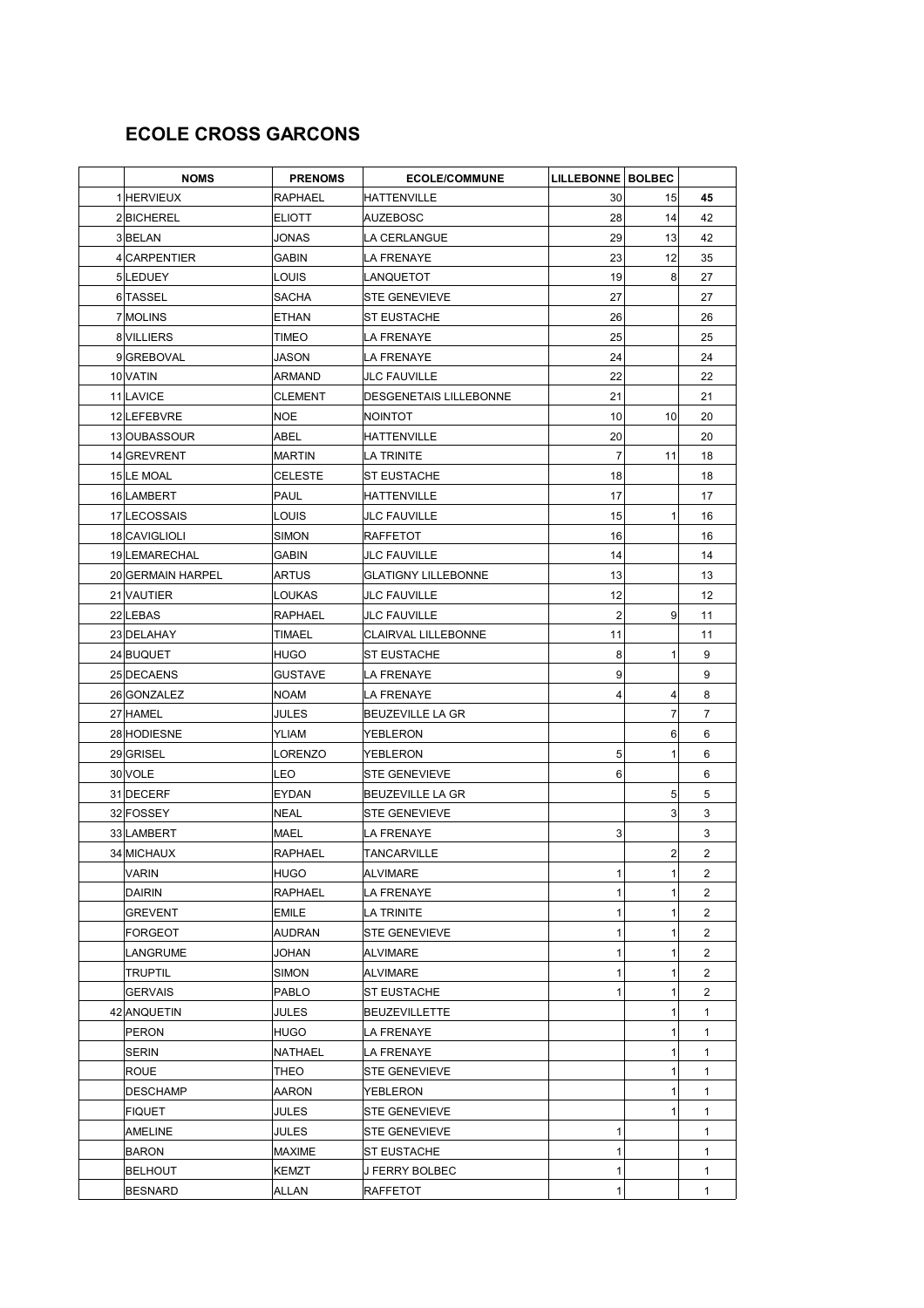| <b>BOURBON</b>    | <b>NOE</b>     | <b>ST WANDRILLE</b>        | 1            | 1            |
|-------------------|----------------|----------------------------|--------------|--------------|
| <b>BOUST</b>      | <b>AXEL</b>    | <b>ALVIMARE</b>            | 1            | $\mathbf{1}$ |
| <b>BRIERE</b>     | <b>NOAM</b>    | YEBLERON                   | 1            | $\mathbf{1}$ |
| CADORET           | <b>MAEL</b>    | <b>ROUVILLE</b>            | 1            | $\mathbf{1}$ |
| CAHOREAU          | <b>LENY</b>    | <b>M LEBLANC</b>           | 1            | $\mathbf{1}$ |
| CANU              | ALBAN          | RAFFETOT                   | 1            | $\mathbf{1}$ |
| <b>DARNOBIT</b>   | <b>NOLAN</b>   | HATTENVILLE                | 1            | 1            |
| DEBRIS LECANU     | MALONNE        | HATTENVILLE                | 1            | $\mathbf{1}$ |
| <b>DEHAINAULT</b> | THIBAULT       | ALVIMARE                   | 1            | $\mathbf{1}$ |
| <b>DELAMARE</b>   | GABIN          | HATTENVILLE                | 1            | $\mathbf{1}$ |
| <b>DROUIN</b>     | <b>MATHIS</b>  | <b>BERNIERES</b>           | 1            | $\mathbf{1}$ |
| GIRARD            | <b>RUBEN</b>   | <b>RAFFETOT</b>            | 1            | $\mathbf{1}$ |
| <b>HATTON</b>     | SOAN           | DESGENETAIS LILLEBONNE     | 1            | $\mathbf{1}$ |
| ISSAOUI           | HANZA          | CLAIRVAL LILLEBONNE        | 1            | 1            |
| LAVIGNE           | <b>MARTIN</b>  | <b>STE GENEVIEVE</b>       | 1            | 1            |
| <b>LEBLOND</b>    | <b>VELYAN</b>  | <b>GLATIGNY LILLEBONNE</b> | 1            | $\mathbf{1}$ |
| <b>LEBRETON</b>   | <b>JULES</b>   | <b>JLC FAUVILLE</b>        | 1            | $\mathbf{1}$ |
| LECOURT           | <b>LEANDRE</b> | <b>BEUZEVILLETTE</b>       | 1            | $\mathbf{1}$ |
| <b>LECOURTOIS</b> | <b>MAEL</b>    | <b>JLC FAUVILLE</b>        | 1            | $\mathbf{1}$ |
| LEFEBVRE          | CAMILLE        | <b>BEUZEVILLETTE</b>       | 1            | $\mathbf{1}$ |
| LEVESQUE          | <b>ETHAN</b>   | <b>STE GENEVIEVE</b>       | 1            | $\mathbf{1}$ |
| <b>MARICAL</b>    | <b>ARTHUR</b>  | LA FRENAYE                 | 1            | $\mathbf{1}$ |
| <b>MARIE</b>      | ADAM           | <b>CARNOT LILLEBONNE</b>   | 1            | 1            |
| <b>NICOLAY</b>    | TIMEO          | <b>GLATIGNY LILLEBONNE</b> | 1            | $\mathbf{1}$ |
| <b>PAQUIER</b>    | SACHA          | CARNOT LILLEBONNE          | 1            | 1            |
| <b>PICHARD</b>    | <b>RUBEN</b>   | CARNOT LILLEBONNE          | 1            | $\mathbf{1}$ |
| <b>PICHARD</b>    | <b>ETHAN</b>   | CLAIRVAL LILLEBONNE        | 1            | $\mathbf{1}$ |
| <b>POUTOIRE</b>   | <b>NATHEN</b>  | <b>JLC FAUVILLE</b>        | 1            | $\mathbf{1}$ |
| <b>PRUDHOMME</b>  | <b>LEO</b>     | <b>GLATIGNY LILLEBONNE</b> | 1            | 1            |
| <b>ROSE</b>       | <b>MATHEO</b>  | CARNOT LILLEBONNE          | 1            | 1            |
| <b>ROUSSEAU</b>   | <b>MAHE</b>    | <b>STE GENEVIEVE</b>       | 1            | $\mathbf{1}$ |
| SAMG-MOUIT        | <b>TOM</b>     | <b>CLAIRVAL LILLEBONNE</b> | 1            | $\mathbf{1}$ |
| SIEURIN           | <b>LEO</b>     | <b>CARNOT LILLEBONNE</b>   | 1            | $\mathbf{1}$ |
| SIMON             | <b>ROBIN</b>   | <b>JLC FAUVILLE</b>        | 1            | $\mathbf{1}$ |
| STITOU            | <b>ADAM</b>    | LA TRINITE                 |              | $\mathbf{1}$ |
| WATEEL            | THIBAUT        | <b>JLC FAUVILLE</b>        | $\mathbf{1}$ | $\mathbf{1}$ |
|                   |                |                            |              |              |

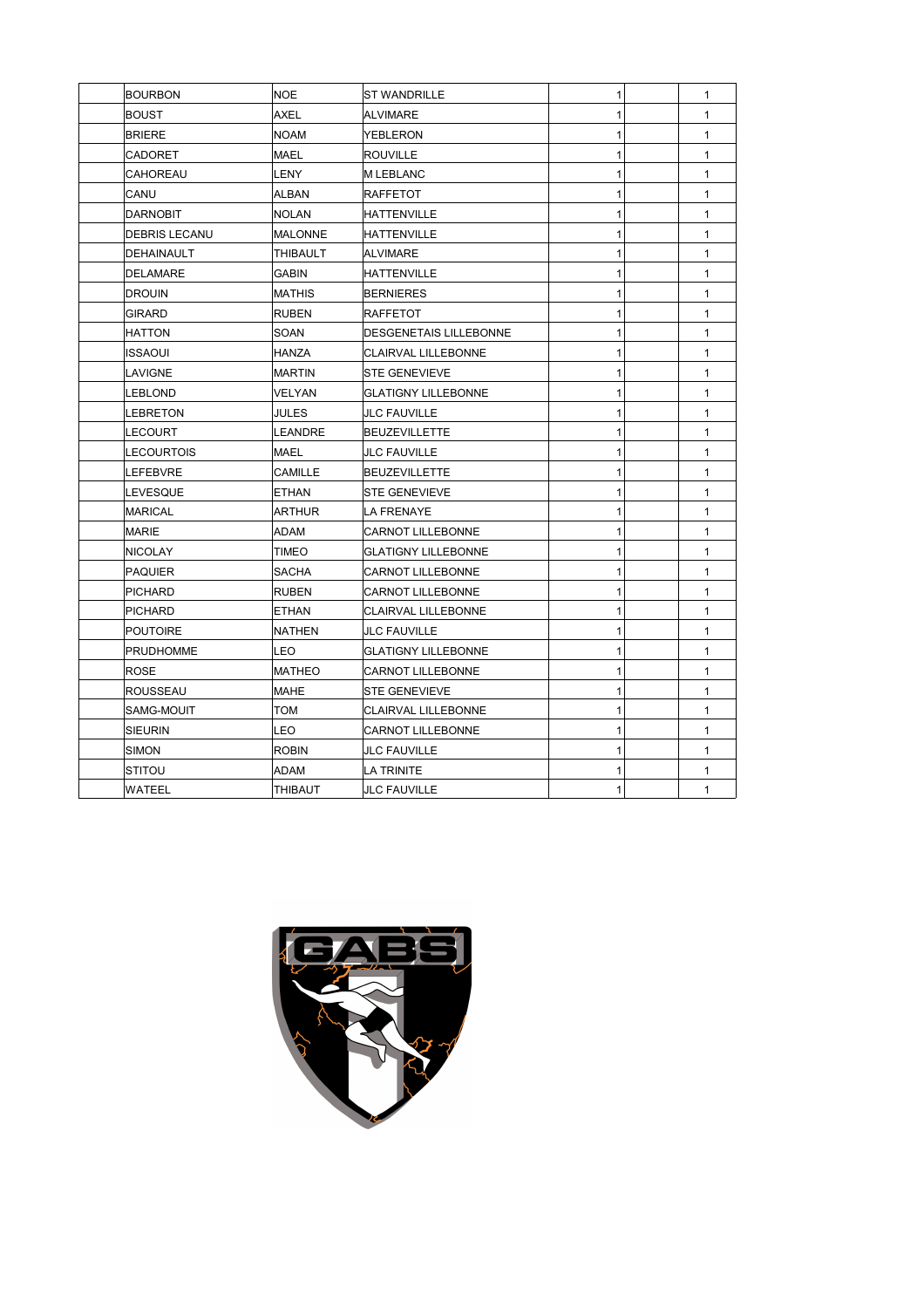## **ECOLE CROSS FILLES**

| <b>NOMS</b>             | <b>PRENOMS</b>  | <b>ECOLE/COMMUNE</b>          | <b>LILLEBONNE BOLBEC</b> |                | <b>TOTAL</b>   |
|-------------------------|-----------------|-------------------------------|--------------------------|----------------|----------------|
| 1 HARPALICE VARIN       | <b>LISON</b>    | <b>LA TRINITE</b>             | 30                       | 15             | 45             |
| 2 SOUDE                 | LEONIE          | <b>LA FRENAYE</b>             | 27                       | 13             | 40             |
| 3DOSSEMONT              | MARYLINE        | LA FRENAYE                    | 29                       |                | 29             |
| 4 MALHOUITRE            | <b>LISON</b>    | LA TRINITE                    | 28                       |                | 28             |
| 5 TAIRON                | JULIETTE        | <b>RAFFETOT</b>               | 26                       |                | 26             |
| 6 CAUCHY                | JULIETTE        | <b>STE GENEVIEVE</b>          | 25                       |                | 25             |
| 7 PATRY                 | LALY            | <b>JLC FAUVILLE</b>           | 23                       | 1              | 24             |
| 8 VARIN                 | <b>CLARISSE</b> | <b>STE GENEVIEVE</b>          | 24                       |                | 24             |
|                         |                 | <b>STE GENEVIEVE</b>          |                          |                |                |
| 9 CHAMBRELAN            | <b>ELOISE</b>   |                               | 16                       | 6              | 22             |
| 10 LE QUEMENT           | MATHILDE        | <b>DESGENETAIS LILLEBONNE</b> | 22                       |                | 22             |
| 11 EL BAZZE             | NIHAD           | <b>CARNOT LILLEBONNE</b>      | 21                       |                | 21             |
| 12 LHOMME               | LEA             | <b>HATTENVILLE</b>            | 20                       |                | 20             |
| 13 CHABERT              | THAIS           | <b>ALVIMARE</b>               | 10                       | 9              | 19             |
| 14 VERDREL              | <b>OLYMPE</b>   | YEBLERON                      | 17                       | $\overline{2}$ | 19             |
| 15 RUBY-DANGER          | MAYLANN         | HATTENVILLE                   | 19                       |                | 19             |
| 16 THEVENIN             | VALENTINE       | <b>STE GENEVIEVE</b>          | 18                       |                | 18             |
| 17 DELEQUE              | LENA            | <b>ALVIMARE</b>               | 9                        | 8              | 17             |
| 18 THUILLIER            | <b>CAMILLE</b>  | <b>ALVIMARE</b>               | 12                       | 4              | 16             |
| 19 ABIVEN               | LEANE           | LA TRINITE                    | 15                       |                | 15             |
| 20 DUVAL                | <b>MARYLINE</b> | <b>LA FRENAYE</b>             |                          | 14             | 14             |
| 21 ANCELIN              | <b>RACHEL</b>   | LA TRINITE                    | 14                       |                | 14             |
| 22 OULHAMID             | <b>NAJOUA</b>   | <b>CARNOT LILLEBONNE</b>      | 13                       |                | 13             |
| 23 TIENNOT              | ALICE           | <b>STE GENEVIEVE</b>          |                          | 12             | 12             |
| 24 GENETAY              | <b>NOELIE</b>   | LA FRENAYE                    |                          | 11             | 11             |
| 25 BARDEY               | <b>SOHANE</b>   | <b>CARNOT LILLEBONNE</b>      | 11                       |                | 11             |
| 26 MOUTON               | <b>LEA</b>      | <b>STE GENEVIEVE</b>          |                          | 10             | 10             |
| 27 BARDEY               | <b>SIRA</b>     | LA FRENAYE                    | 8                        |                | 8              |
| 28 ODILLE               | MAYLIS          | <b>BOLLEVILLE</b>             |                          | $\overline{7}$ | 7              |
| 29 MARTIN               | MANON           | J FERRY BOLBEC                | 7                        |                | $\overline{7}$ |
| 30 BEGIN                | <b>ROSE</b>     |                               | 1                        | 5              | 6              |
|                         |                 | <b>BERNIERES</b>              |                          |                |                |
| 31 MUTEL                | <b>LINDSAY</b>  | J FERRY BOLBEC                | 6                        |                | 6              |
| 32 PORTELAN BUNEL       | <b>NINA</b>     | <b>CARNOT LILLEBONNE</b>      | 5                        |                | 5              |
| 33 BARON                | <b>NORA</b>     | YEBLERON                      | 1                        | 3              | $\overline{4}$ |
| 34 BELLOEIL             | TIMEA           | <b>ST EUSTACHE</b>            | 4                        |                | 4              |
| 35 BERGERE              | <b>CLAIRE</b>   | <b>HATTENVILLE</b>            | 3                        |                | 3              |
| 36 LEROUX MAUCONDUIT    | MANON           | <b>STE GENEVIEVE</b>          | 1                        | 1              | 2              |
| LANGRUME                | <b>LUCIE</b>    | <b>STE GENEVIEVE</b>          |                          |                | $\overline{2}$ |
| DOBROVA                 | <b>SHERIFA</b>  | <b>JLC FAUVILLE</b>           |                          | 1              | $\overline{2}$ |
| LECOSSAIS               | <b>LEONORE</b>  | <b>JLC FAUVILLE</b>           |                          | 1              | $\overline{2}$ |
| <b>BLANQUET HAUGUEL</b> | <b>MANON</b>    | YEBLERON                      |                          | 1              | 2              |
| LEMONNIER LAPERDRIX     | <b>CLELIA</b>   | YEBLERON                      |                          | 1              | $\overline{2}$ |
| <b>BOURSIER</b>         | ZELIE           | ALVIMARE                      |                          | 1              | $\overline{2}$ |
| DUVAL                   | LEONIE          | <b>ALVIMARE</b>               |                          | 1              | $\overline{2}$ |
| QUESNEL                 | <b>ELSA</b>     | YEBLERON                      |                          | 1              | $\overline{2}$ |
| HUET                    | ANAE            | J FERRY BOLBEC                | 2                        |                | $\overline{2}$ |
| 46 SAUSSAYE             | <b>MARGOT</b>   | AUZEBOSC                      |                          | 1              | $\mathbf{1}$   |
| <b>ROUADE</b>           | JADE            | <b>STE GENEVIEVE</b>          |                          | 1              | 1              |
| BATISTA                 | ALIX            | LA TRINITE                    | 1                        |                | $\mathbf{1}$   |
| BEAUFILS                | LEANA           | DESGENETAIS LILLEBONNE        | 1                        |                | $\mathbf{1}$   |
| <b>BIDOUH</b>           | <b>INES</b>     | <b>CLAIRVAL LILLEBONNE</b>    | 1                        |                | $\mathbf{1}$   |
| <b>BIEZ PREVOST</b>     | <b>IZALYS</b>   | ALVIMARE                      |                          |                | $\mathbf{1}$   |
|                         |                 |                               |                          |                |                |
| BOCAGE                  | <b>ELINA</b>    | <b>JLC FAUVILLE</b>           |                          |                | $\mathbf{1}$   |
| BOUSSETTA               | ASSYA           | CLAIRVAL LILLEBONNE           |                          |                | 1              |
| BOUTRY                  | <b>RACHEL</b>   | <b>CLAIRVAL LILLEBONNE</b>    |                          |                | $\mathbf{1}$   |
| <b>BUREL</b>            | CYARA           | <b>GLATIGNY LILLEBONNE</b>    |                          |                | 1              |
| BUREL                   | JEANNE          | YEBLERON                      |                          |                | 1              |
| <b>BUSSY PETREL</b>     | MIA             | <b>GLATIGNY LILLEBONNE</b>    |                          |                | $\mathbf{1}$   |
| <b>CHTIRMI</b>          | AYA             | CLAIRVAL LILLEBONNE           |                          |                | 1              |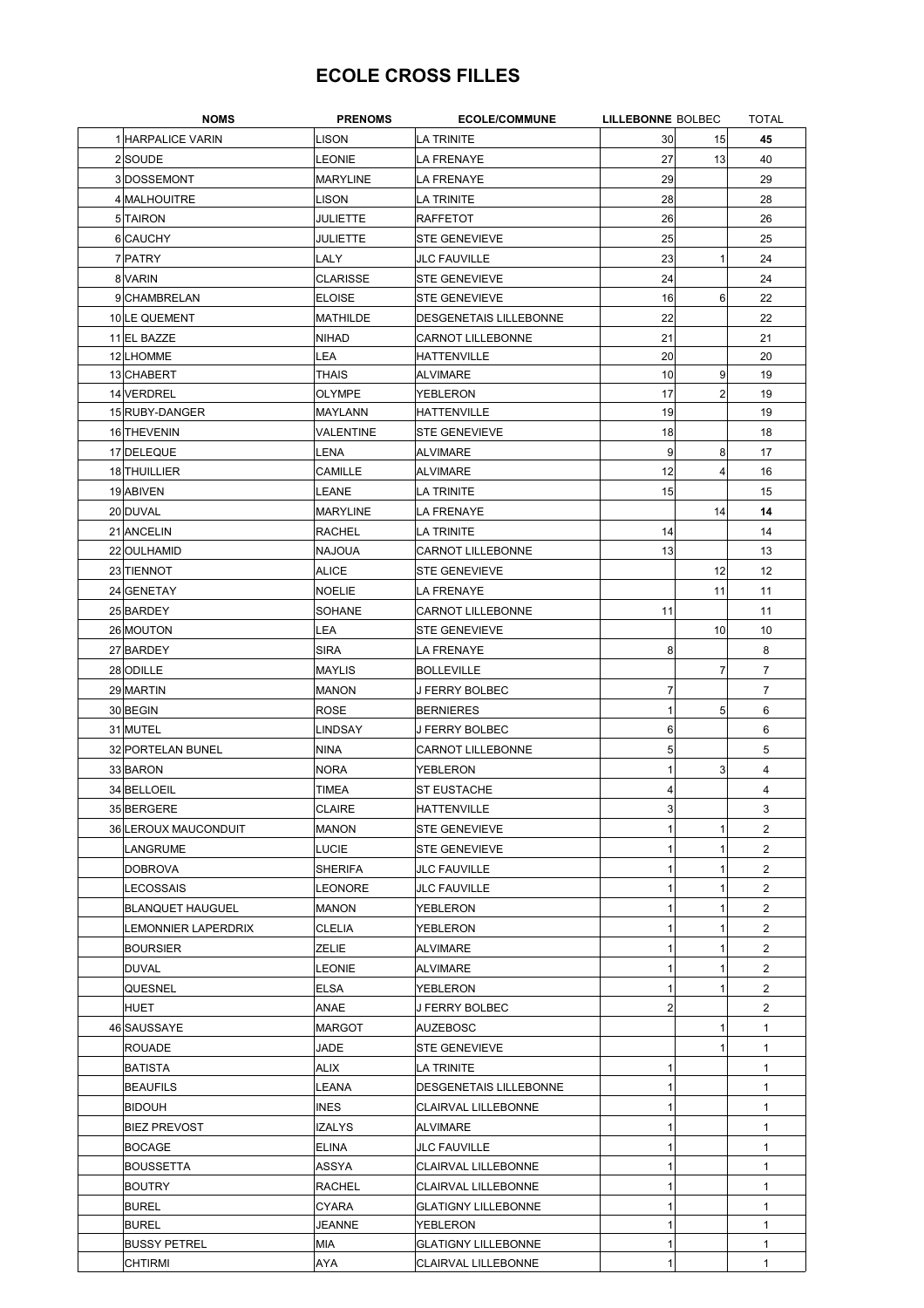| CORNIQUET          | <b>LOUVE</b>     | <b>YEBLERON</b>               |  | $\mathbf{1}$ |
|--------------------|------------------|-------------------------------|--|--------------|
| DEBRIS LECANU      | <b>IRYS</b>      | HATTENVILLE                   |  | $\mathbf{1}$ |
| <b>DRAGON</b>      | JADE             | <b>GLATIGNY LILLEBONNE</b>    |  | $\mathbf{1}$ |
| <b>DUMONTIER</b>   | LEIA             | V HOGO BOLBEC                 |  | $\mathbf{1}$ |
| HAMEL              | <b>MATHILDE</b>  | <b>DESGENETAIS LILLEBONNE</b> |  | $\mathbf{1}$ |
| <b>HARDY ANDRE</b> | LILY-ROSE        | <b>GLATIGNY LILLEBONNE</b>    |  | $\mathbf{1}$ |
| <b>HATTON</b>      | EMMY             | <b>DESGENETAIS LILLEBONNE</b> |  | $\mathbf{1}$ |
| LAINE              | YHANA            | YEBLERON                      |  | $\mathbf{1}$ |
| LE JEAN            | MYLLA            | <b>ST EUSTACHE</b>            |  | $\mathbf{1}$ |
| LEBIGRE            | <b>COLINE</b>    | HATTENVILLE                   |  | $\mathbf{1}$ |
| LECLERC            | ANDREA           | <b>RAFFETOT</b>               |  | $\mathbf{1}$ |
| LECOQ              | <b>LUCIE</b>     | HATTENVILLE                   |  | $\mathbf{1}$ |
| LEDO               | <b>LISA</b>      | ST EUSTACHE                   |  | $\mathbf{1}$ |
| <b>LELIEVRE</b>    | <b>LAURENZA</b>  | <b>JLC FAUVILLE</b>           |  | $\mathbf{1}$ |
| LELOET             | <b>ANNAIG</b>    | <b>HATTENVILLE</b>            |  | $\mathbf{1}$ |
| LEMARCHANDS        | <b>SUZANNE</b>   | DESGENETAIS LILLEBONNE        |  | $\mathbf{1}$ |
| LEVEQUE            | <b>EMMA</b>      | <b>ALVIMARE</b>               |  | $\mathbf{1}$ |
| LOISEL             | <b>SAHLOME</b>   | <b>ST EUSTACHE</b>            |  | $\mathbf{1}$ |
| <b>MAGDZIAREK</b>  | <b>ADELE</b>     | <b>RAFFETOT</b>               |  | $\mathbf{1}$ |
| <b>MAZARI</b>      | <b>MYHA</b>      | <b>CARNOT LILLEBONNE</b>      |  | $\mathbf{1}$ |
| OLLIER             | <b>AMBRE</b>     | J FERRY BOLBEC                |  | $\mathbf{1}$ |
| <b>RATZ</b>        | <b>CLOE</b>      | <b>J FERRY BOLBEC</b>         |  | $\mathbf{1}$ |
| <b>REYNOUARD</b>   | SONIA            | <b>DESGENETAIS LILLEBONNE</b> |  | $\mathbf{1}$ |
| RIGAUDIERE         | <b>IMARGOT</b>   | <b>LES TROIS-PIERRES</b>      |  | $\mathbf{1}$ |
| <b>SIEURIN</b>     | <b>ENORA</b>     | <b>ST EUSTACHE</b>            |  | $\mathbf{1}$ |
| <b>SILLIARD</b>    | <b>CHARLOTTE</b> | YEBLERON                      |  | $\mathbf{1}$ |
| STITOU             | IMAISSA          | LA TRINITE                    |  | $\mathbf{1}$ |
| <b>TANNAY</b>      | LOUNA            | <b>ALVIMARE</b>               |  | $\mathbf{1}$ |
| <b>THAFOURNEL</b>  | NAYLAH           | <b>CLAIRVAL LILLEBONNE</b>    |  | $\mathbf{1}$ |
| VALENTIN           | CHLOE            | <b>JLC FAUVILLE</b>           |  | $\mathbf{1}$ |
| <b>VINCENT</b>     | <b>CELESTINE</b> | <b>DESGENETAIS LILLEBONNE</b> |  | $\mathbf{1}$ |

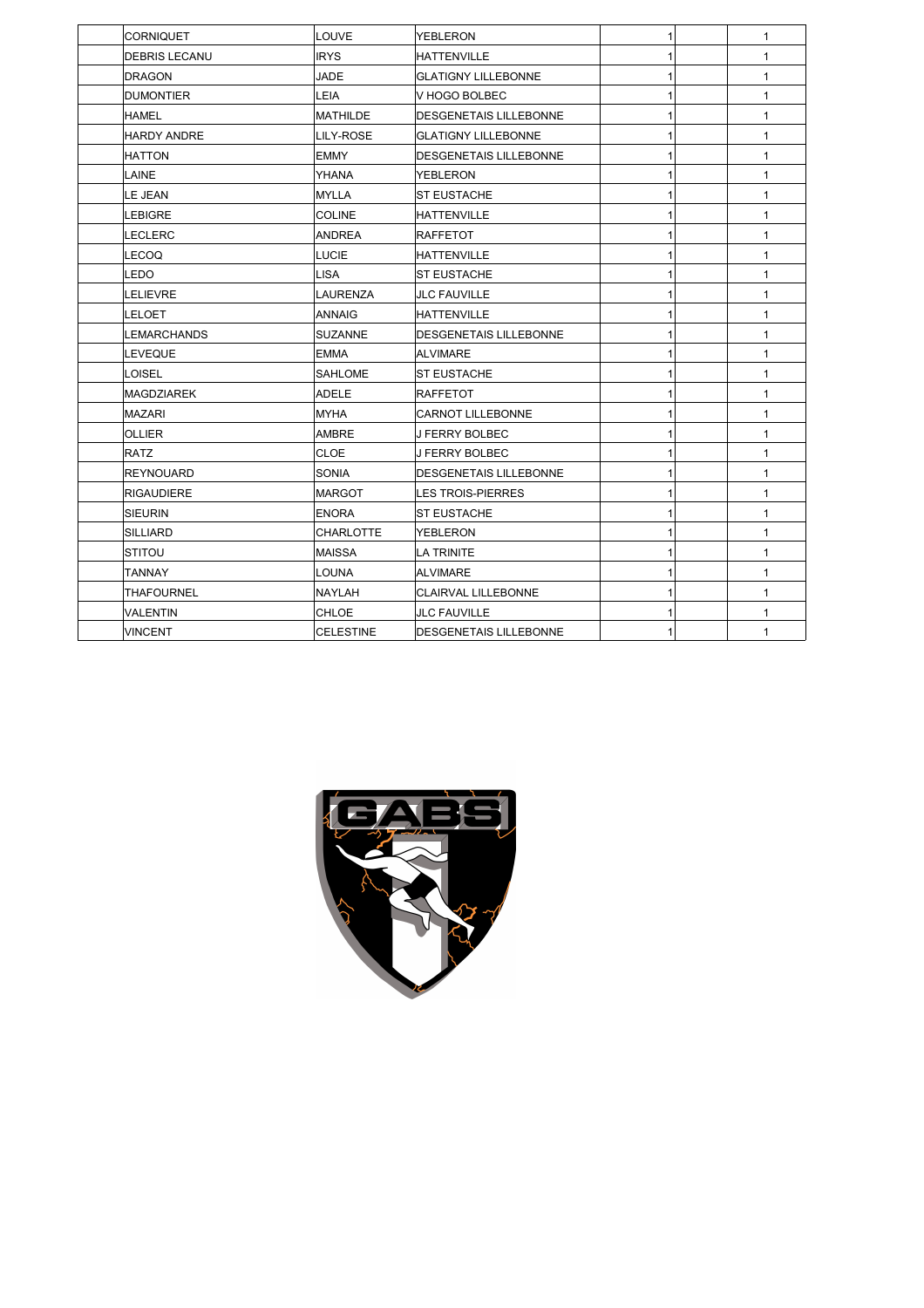## **POUSSINES**

| <b>NOMS</b>      | <b>PRENOMS</b>   | <b>ECOLE/COMMUNE</b>       | <b>LILLEBONNE</b> | <b>BOLBEC</b>  |                |
|------------------|------------------|----------------------------|-------------------|----------------|----------------|
| 1 LOUE           | <b>ENOLA</b>     | <b>BREAUTE</b>             | 30                | 15             | 45             |
| $2$ $FRAT$       | <b>MILA</b>      | <b>ALVIMARE</b>            | 28                | 14             | 42             |
| 3BENARD          | <b>MARGAUX</b>   | XX                         | 29                | 13             | 42             |
| 4 PATIN          | ANNAELLE         | <b>LA FRENAYE</b>          | 26                | 12             | 38             |
| 5 MALLET         | <b>CLARA</b>     | <b>BEUZEVILLETTE</b>       | 25                | 9              | 34             |
| 6 VASSE          | <b>MANON</b>     | <b>ST EUSTACHE</b>         | 22                | 10             | 32             |
| 7 CARBALLO       | <b>MARGAUX</b>   | <b>AUZEBOSC</b>            | 27                |                | 27             |
| 8 DUMONT         | LILI             | <b>BEUZEVILLETTE</b>       | 18                | 8              | 26             |
| 9 VARIN          | <b>CLEMENCE</b>  | <b>STE GENEVIEVE</b>       | 21                | 5 <sup>2</sup> | 26             |
| 10 BRUMENT       | CAMILLE          | YEBLERON                   | 24                |                | 24             |
| 11 BARON         | PALOMA           | HATTENVILLE                | 23                |                | 23             |
| 12 THOMIRE       | <b>CAPUCINE</b>  | <b>BEUZEVILLETTE</b>       | 14                | 6              | 20             |
| 13 ABIVEN        | <b>OCEANE</b>    | LA TRINITE                 | 20                |                | 20             |
| 14 PETIT         | <b>LISA</b>      | ST VINCENT DE CRAM         | 19                |                | 19             |
| 15 LAMBERT       | <b>ELEONORE</b>  | <b>HATTENVILLE</b>         | 17                |                | 17             |
| 16 LARTIGE       | JEANNE           | <b>AUZEBOSC</b>            | 9                 | 7              | 16             |
| 17 FOLLAIN       | <b>ELISE</b>     | YEBLERON                   | 16                |                | 16             |
| 18 THEVENIN      | <b>ROSEMARIE</b> | <b>STE GENEVIEVE</b>       | 15                |                | 15             |
| 19BARON          | EMY              | <b>HATTENVILLE</b>         | 13                |                | 13             |
| 20 LE GUEN       | LEA              | <b>ROUVILLE</b>            | 12                |                | 12             |
| 21 GENETAY       | ALAIS            | <b>LA FRENAYE</b>          |                   | 11             | 11             |
| 22 LAMBERT       | NOEMIE           | <b>LA FRENAYE</b>          | 11                |                | 11             |
| 23 COLOMBEL      | CANDICE          | <b>ST EUSTACHE</b>         | 10                |                | 10             |
| 24 FAURRE        | <b>ROMANE</b>    | <b>BERNIERES</b>           | 8                 | 1              | 9              |
| 25 TAIRON        | <b>CELESTE</b>   | RAFFETOT                   | $\overline{7}$    |                | 7              |
| 26 GOURIER       | <b>MAELYS</b>    | LE CLAIRVAL LILLEBONNE     | 6                 |                | 6              |
| 27 SIEURIN       | ZOE              | <b>CARNOT LILLEBONNE</b>   | 5                 |                | 5              |
| 28 PERES         | <b>ERELL</b>     | <b>BERNIERES</b>           |                   | $\overline{4}$ | 4              |
| 29 MERZOUG       | ANIA             | <b>ALVIMARE</b>            | 4                 |                | 4              |
| 30 DUPRE         | <b>APOLLINE</b>  | <b>STE GENEVIEVE</b>       |                   | 3              | 3              |
| 31 DAMOTI        | NESSA            | <b>GLATIGNY LILLEBONNE</b> | 3                 |                | 3              |
| 32 DESCHAMP      | LOUANE           | YEBLERON                   |                   | $\overline{2}$ | 2              |
| <b>TRUPTIL</b>   | <b>CLEMENCE</b>  | ALVIMARE                   | 1                 | 1              | 2              |
| GAUDET           | <b>GHAIS</b>     | <b>STE GENEVIEVE</b>       | 1                 | 1              | 2              |
| MONTIER          | ELYNA            | YEBLERON                   | 1                 | 1              | 2              |
| THOMAS           | LOUISE           | <b>STE GENEVIEVE</b>       | 1                 | $\mathbf{1}$   | $\overline{2}$ |
| GRIEU            | <b>JADE</b>      | <b>STE GENEVIEVE</b>       | 1                 | 1              | $\overline{2}$ |
| FIQUET           | <b>JUSTINE</b>   | <b>JLC FAUVILLE</b>        | $\overline{2}$    |                | $\overline{2}$ |
| 39 DELETTRE      | ADELE            | <b>BEUZEVILLE LA GR</b>    |                   | 1              | 1              |
| BERSOULT         | MAREVA           | <b>GLATIGNY LILLEBONNE</b> |                   | 1              | 1              |
| BALCOU-RAIMBOURG | <b>LILOU</b>     | JLC FAUVILLE               | 1                 |                | 1              |
| BAUD             | <b>APOLLINE</b>  | <b>BERNIERES</b>           | 1                 |                | 1              |
| BAUDOIN          | <b>NOEMIE</b>    | <b>ROUVILLE</b>            | 1                 |                | 1              |
| <b>BEURIOT</b>   | LEA              | LA FRENAYE                 | 1                 |                | 1              |
| BOHO             | <b>BOBLARKA</b>  | <b>GLATIGNY LILLEBONNE</b> | 1                 |                | 1              |
| <b>CALAIS</b>    | MELYNA           | <b>ST EUSTACHE</b>         | 1                 |                | 1              |
| DAMBRY           | LUDIVINE         | JLC FAUVILLE               | 1                 |                | 1              |
| <b>DAVIS</b>     | ALINE            | HATTENVILLE                | 1                 |                | 1              |
| <b>DOUVILLE</b>  | JADE             | JLC FAUVILLE               | 1                 |                | 1              |
| <b>DRAGON</b>    | ADELE            | STE GENEVIEVE              | 1                 |                | $\mathbf{1}$   |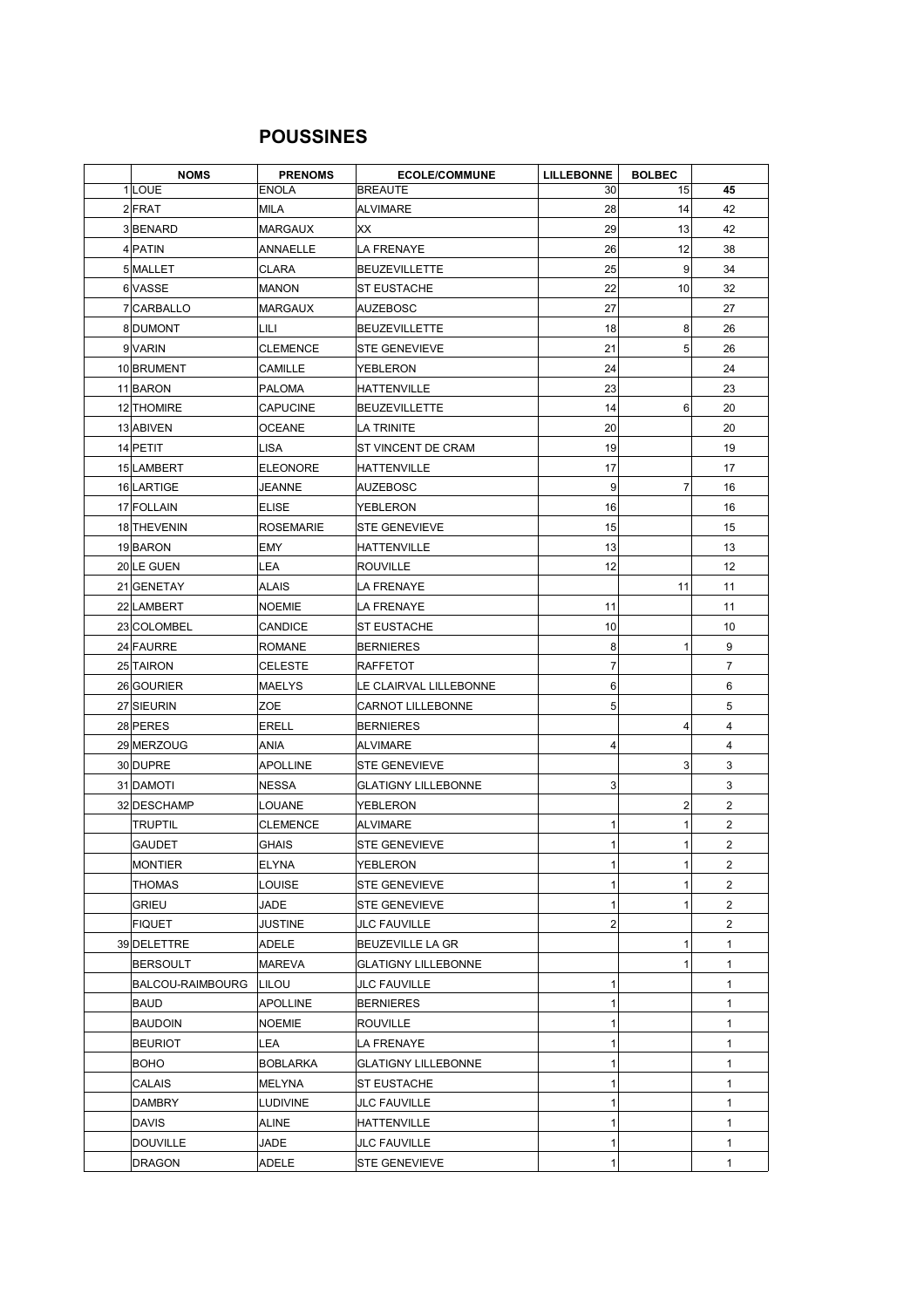| DUVAL                    | <b>CHARLOTTE</b> | <b>JLC FAUVILLE</b>   |  |  |
|--------------------------|------------------|-----------------------|--|--|
| <b>ETNA</b>              | <b>MAEVA</b>     | <b>ST EUSTACHE</b>    |  |  |
| <b>HAUCHECORNE</b>       | LILOU            | <b>ROUVILLE</b>       |  |  |
| HEUZE                    | <b>LENA-ROSE</b> | <b>JLC FAUVILLE</b>   |  |  |
| <b>LECOMTE</b>           | <b>AUDREY</b>    | <b>BEUZEVILLETTE</b>  |  |  |
| LECOQ                    | <b>LEONIE</b>    | <b>HATTENVILLE</b>    |  |  |
| LEMONNIER-LAPERDRIJSHONA |                  | <b>YEBLERON</b>       |  |  |
| <b>MAGNIEZ</b>           | <b>JADE</b>      | <b>JLC FAUVILLE</b>   |  |  |
| <b>MOISY</b>             | <b>EVANNA</b>    | <b>BERNIERES</b>      |  |  |
| PAIN                     | LOLA             | <b>STE GENEVIEVE</b>  |  |  |
| <b>RUBY DANGER</b>       | <b>AMALYA</b>    | <b>HATTENVILLE</b>    |  |  |
| <b>SARTELET</b>          | <b>CHLOE</b>     | <b>RAFFETOT</b>       |  |  |
| <b>TROCQUET</b>          | KLEA             | <b>JLC FAUVILLE</b>   |  |  |
| <b>VARIN</b>             | <b>ELOISE</b>    | <b>J FERRY BOLBEC</b> |  |  |
| <b>VAUTIER</b>           | LOLA             | <b>C FAUVILLE</b>     |  |  |



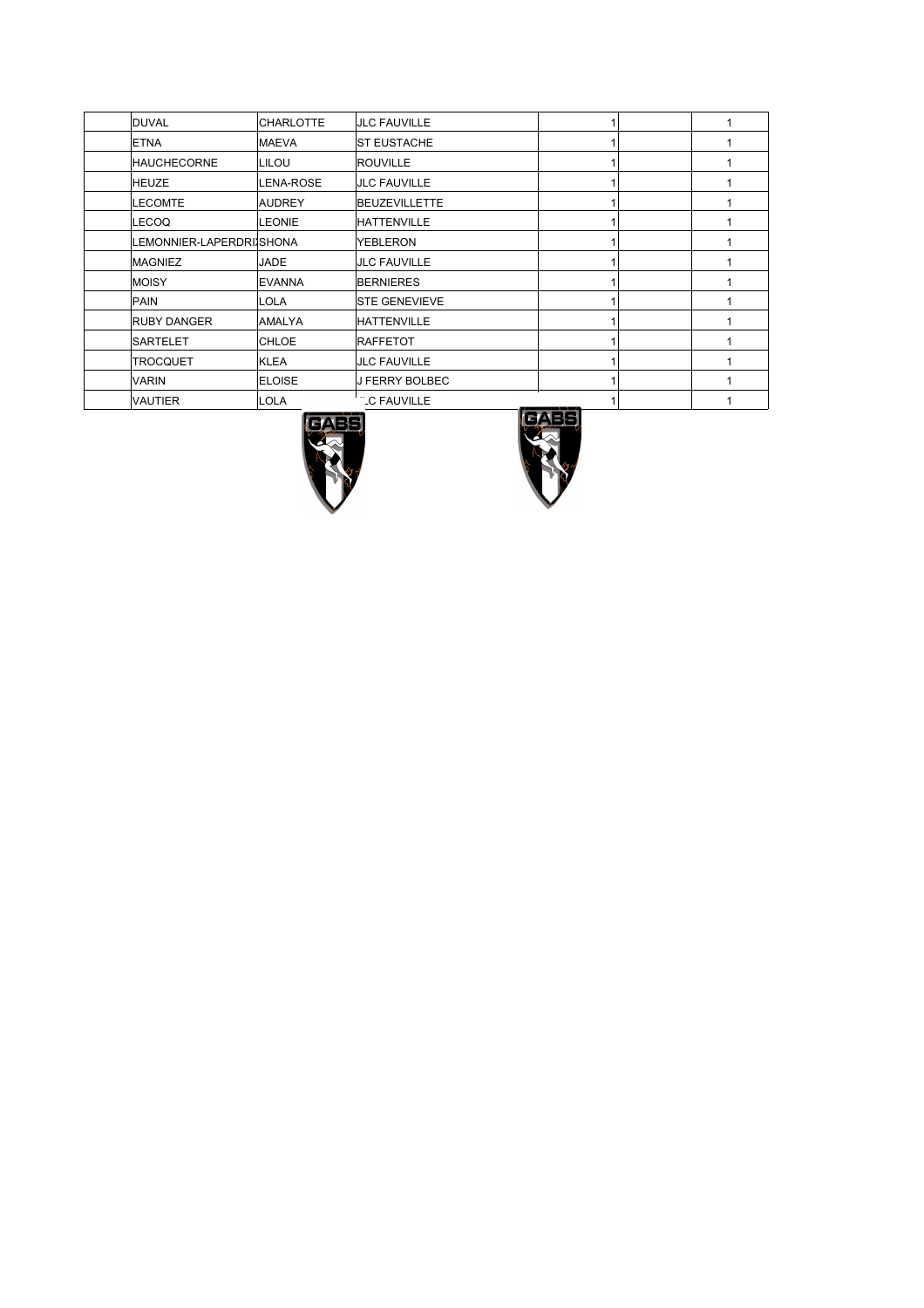### **POUSSINS**

| <b>NOMS</b>              | <b>PRENOMS</b>   | <b>ECOLE/COMMUNE</b>       | <b>LILLEBONNE BOLBEC</b> |              |                 |
|--------------------------|------------------|----------------------------|--------------------------|--------------|-----------------|
| 1 GUEVILLE               | AMAURY           | ST VINCENT DE CRAM         | 30                       | 16           | 46              |
| 2BUZZI                   | LUIS             | <b>STE GENEVIEVE</b>       | 29                       | 14           | 43              |
| <b>3 BUNIAS BAILLEUL</b> | <b>VICTOR</b>    | <b>STE GENEVIEVE</b>       | 25                       | 13           | 38              |
| 4 CAUCHARD               | JORIS            | J FERRY BOLBEC             | 26                       | 12           | 38              |
| 5 HEUTTE                 | HUGO             | YEBLERON                   | 24                       | 9            | 33              |
| 6DELALANDRE              | <b>HUGO</b>      | <b>BEUZEVILLE LA GR</b>    | 23                       | 8            | 31              |
| 7 MALLEVILLE             | <b>NOE</b>       | ALVIMARE                   | 21                       | 7            | 28              |
| 8 EL BAZZE               | WAID             | <b>CARNOT LILLEBONNE</b>   | 28                       |              | 28              |
| 9LEROUX                  | LENNY            | <b>GLATIGNY LILLEBONNE</b> | 27                       |              | 27              |
| 10 HOMMET                | <b>CHARLY</b>    | <b>STE GENEVIEVE</b>       | 20                       | 3            | 23              |
| 11 LECARON               | <b>EDOUARD</b>   | <b>STE GENEVIEVE</b>       | 22                       |              | 22              |
| 12 LEBAS                 | <b>GABRIEL</b>   | <b>JLC FAUVILLE</b>        | 17                       | 4            | 21              |
| 13 SOYER LELIEVRE        | <b>NOE</b>       | YEBLERON                   | 19                       | 1            | 20              |
| 14 LEMESLE               | <b>LYAM</b>      | <b>STE GENEVIEVE</b>       | 18                       |              | 18              |
| 15 BOUISSONNIE           | <b>NATHEO</b>    | <b>STE GENEVIEVE</b>       | 11                       | 6            | 17              |
| 16 EL KADIMIRI           | MEHDI            |                            | 16                       | 1            | 17              |
| 17 FAUVEL                | <b>EVANN</b>     | C CHAPELLE BOLBEC          | 15                       | 1            | 16              |
| 18 PETIT                 | <b>EUGENE</b>    | <b>STE MARGUERITE</b>      |                          | 15           | 15              |
| 19 YELIER                | <b>HYACINTHE</b> | <b>GLATIGNY LILLEBONNE</b> | 14                       |              | 14              |
| 20 GERMAIN HAPEL         | <b>MAEL</b>      | <b>GLATIGNY LILLEBONNE</b> | 13                       |              | 13              |
| 21 LECONTE               | <b>ARTHUR</b>    | <b>BEUZEVILLETTE</b>       | 12                       |              | 12              |
| 22 THIENNOT              | <b>ARTHUR</b>    | <b>STE GENEVIEVE</b>       |                          | 11           | 11              |
| 23 HEUDEBOURG            | <b>IDRISS</b>    | LA TRINITE                 |                          | 10           | 10              |
| 24 PHILIPPE              | <b>BAPTISTE</b>  | LA FRENAYE                 | 10                       |              | 10              |
| 25 BONNET                | <b>GAETAN</b>    | <b>STE GENEVIEVE</b>       | 8                        | 1            | $\overline{9}$  |
| 26 PIMONT                | GABIN            | LA FRENAYE                 | 9                        |              | $\overline{9}$  |
| 27 PORS                  | LEO              | YEBLERON                   | $\overline{7}$           | 1            | 8               |
| 28 SAUSSAY               | <b>TIAGO</b>     | CAUDEBEC                   | 6                        | 1            | $\overline{7}$  |
| 29 HEBERT                | <b>MARCEAU</b>   | <b>BERNIERES</b>           | 5                        | $\mathbf{1}$ | 6 <sup>1</sup>  |
| 30 SERIN                 | <b>NOE</b>       | LA FRENAYE                 |                          | 5            | 5 <sub>5</sub>  |
| 31 EL KADIMIRI           | ANOUAR           | <b>GLATIGNY LILLEBONNE</b> | 2                        | 2            | $\vert 4 \vert$ |
| 32 DELAFOSSE             | NATHAN           | <b>ST EUSTACHE</b>         | 4                        |              | $\vert 4 \vert$ |
| 33 BENARD                | MAHEL            | <b>GLATIGNY LILLEBONNE</b> | 3                        |              | $\overline{3}$  |
| 34 COULON                | <b>CORENTIN</b>  | <b>STE GENEVIEVE</b>       | 1                        | 1            | $\overline{2}$  |
| LECOQ                    | <b>ANDREAS</b>   | STE GENEVIEVE              | 1                        | 1            | $\mathbf{2}$    |
| <b>BOUDET</b>            | ZACHARIE         | STE GENEVIEVE              | $\mathbf{1}$             | 1            | $\overline{2}$  |
| BOURBIGOU                | <b>MAYENCE</b>   | <b>ROUVILLE</b>            | 1                        | 1            | $\overline{2}$  |
| 38 MOREAU                | <b>NOAH</b>      | BEUZEVILLE LA GR           |                          | 1            | 1               |
| <b>GRINDEL</b>           | LEO              | <b>JLC FAUVILLE</b>        |                          | 1            | 1               |
| <b>VARIN</b>             | <b>SIMON</b>     | YEBLERON                   |                          | 1            | 1               |
| <b>ROUGE</b>             | <b>GABRIEL</b>   | <b>GLATIGNY LILLEBONNE</b> |                          |              | 1               |
| <b>BADMINGTON</b>        | <b>AURELIEN</b>  | ST EUSTACHE                |                          |              | 1               |
| <b>HAMEL</b>             | GABIN            | BEUZEVILLE LA GR           |                          | 1            | 1               |
| <b>HENGBART</b>          | PAUL             | <b>STE GENEVIEVE</b>       |                          | 1            | 1               |
| <b>MURYGRANDIN</b>       | KILLIAN          | <b>GLATIGNY LILLEBONNE</b> |                          | 1            | 1               |
| BATISTA                  | COME             | LA TRINITE                 | 1                        |              | 1               |
| <b>BURETTE</b>           | MANOE            | ALVIMARE                   | 1                        |              | 1               |
| CASTILLO                 | SAMUEL           | LA FRENAYE                 | $\mathbf{1}$             |              | 1               |
| COTTARD                  | THOMAS           | <b>STE GENEVIEVE</b>       | 1                        |              | 1               |
| CRESSENT                 | THIBAULT         | <b>ST EUSTACHE</b>         | 1                        |              | 1               |
| DELAHAY                  | <b>LUCAS</b>     | LE CLAIRVAL LILLEBONNE     | $\mathbf 1$              |              | 1               |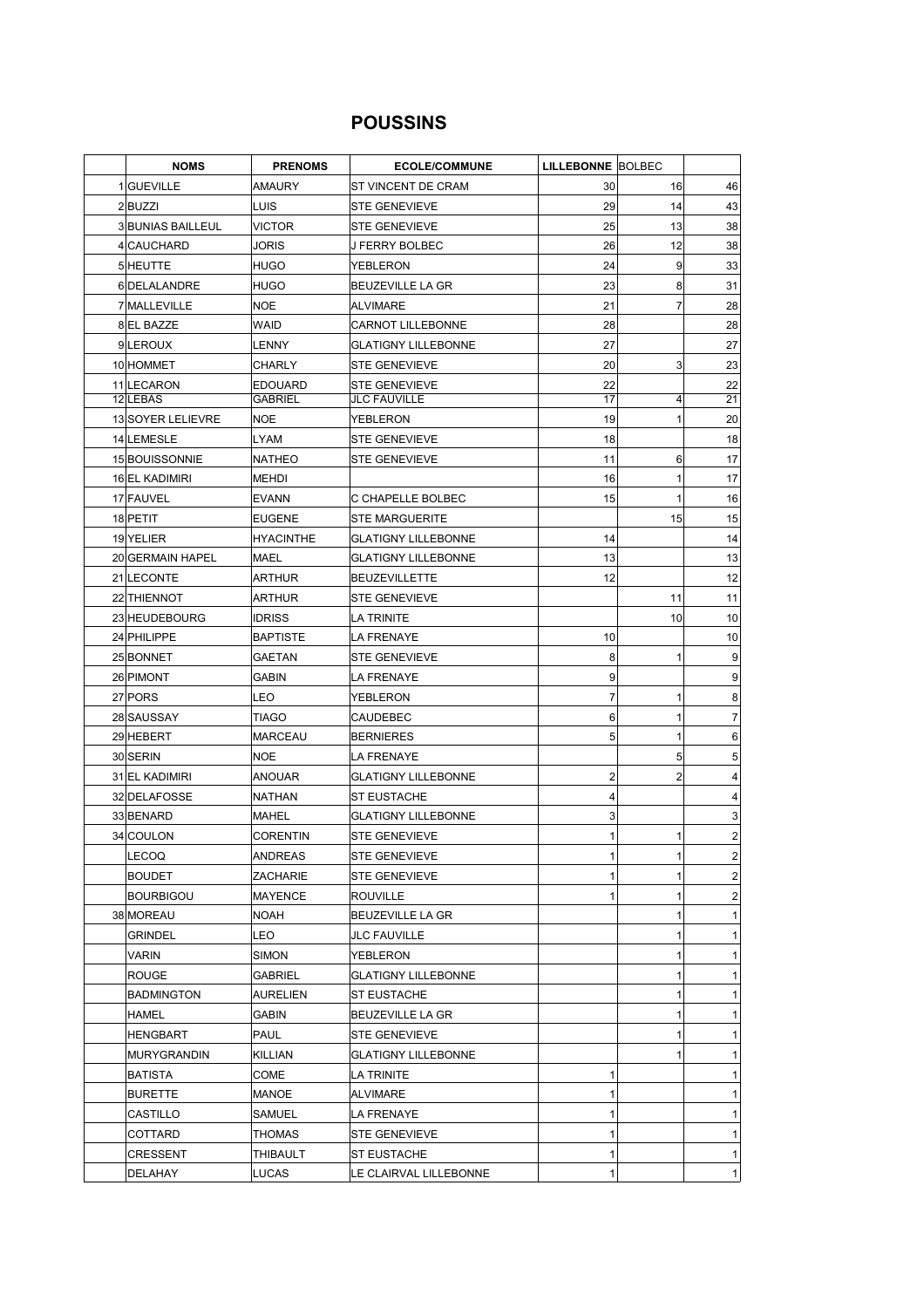| DELAUNAY         | <b>MATEO</b>   | <b>GLATIGNY LILLEBONNE</b> |  |   |
|------------------|----------------|----------------------------|--|---|
| <b>DUHAMEL</b>   | <b>NATHAN</b>  | <b>GLATIGNY LILLEBONNE</b> |  |   |
| DURANDE          | <b>ILANE</b>   | <b>CARNOT LILLEBONNE</b>   |  | 1 |
| <b>HEBERT</b>    | LOUIS          | <b>STE GENEVIEVE</b>       |  |   |
| <b>JOUETTE</b>   | MAEL           | <b>STE GENEVIEVE</b>       |  |   |
| <b>JOUTEL</b>    | ANDY           | <b>TANCARVILLE</b>         |  | 1 |
| <b>LEBLOND</b>   | <b>LENNY</b>   | <b>GLATIGNY LILLEBONNE</b> |  |   |
| <b>ILECLERC</b>  | <b>LOUCKA</b>  | RAFFETOT                   |  |   |
| LEGAL            | <b>CELIAN</b>  | <b>GLATIGNY LILLEBONNE</b> |  | 1 |
| <b>LEVAGNEUR</b> | AXEL           | <b>J FERRY BOLBEC</b>      |  |   |
| LIBERATORE       | <b>ANTONIN</b> | <b>GLATIGNY LILLEBONNE</b> |  |   |
| <b>OULHAMID</b>  | YAHYA          | <b>CARNOT LILLEBONNE</b>   |  | 1 |
| PETIT            | <b>RUBEN</b>   | P CORNEILLE BOLBEC         |  |   |
| VOLLE            | TOM            | <b>ST EUSTACHE</b>         |  |   |
|                  |                |                            |  |   |



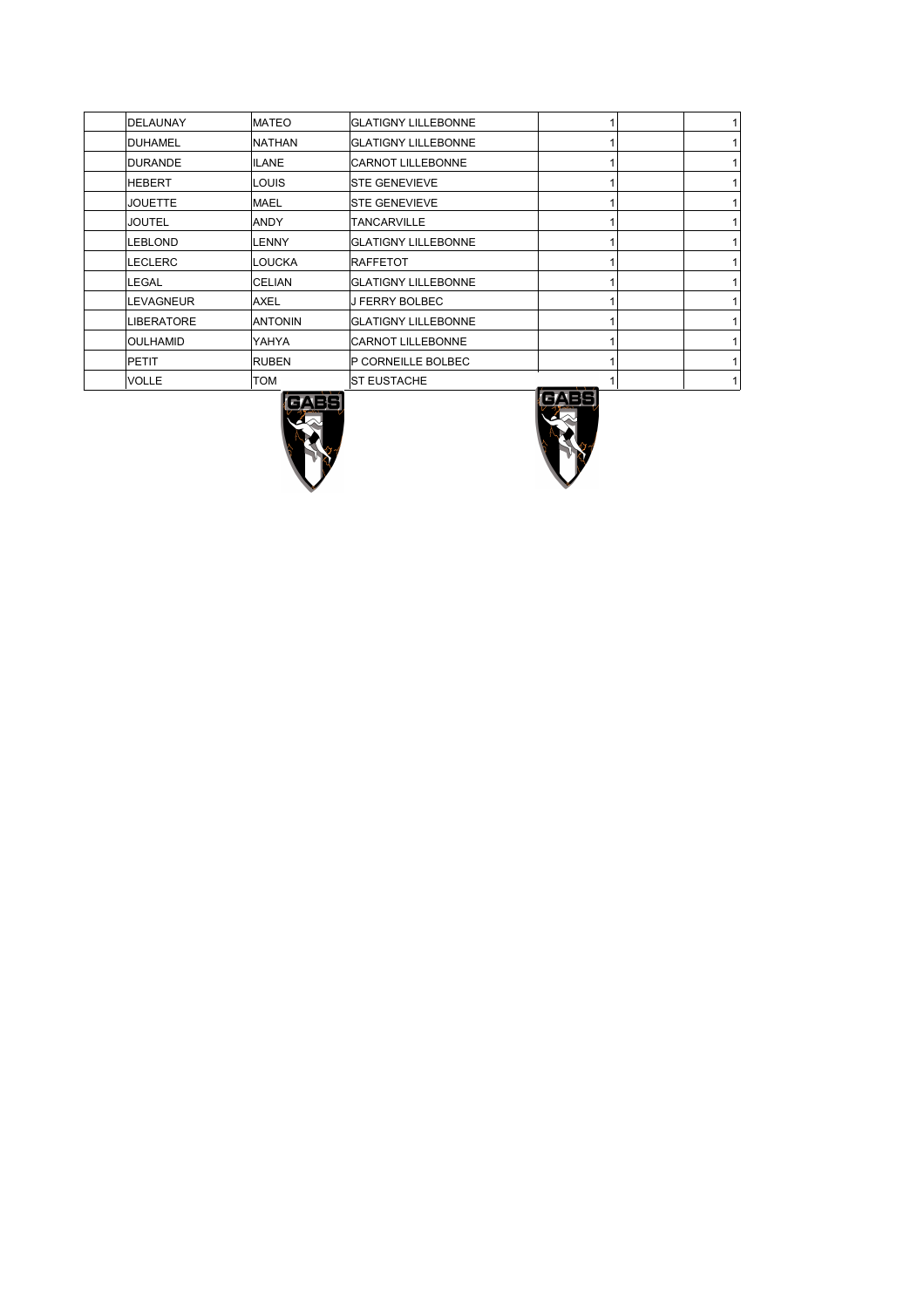#### **BENJAMINES**

| <b>NOMS</b>        | <b>PRENOMS</b> | <b>ECOLE/COMMUNE</b>     | <b>LILLEBONNE</b> | <b>BOLBEC</b> |              |
|--------------------|----------------|--------------------------|-------------------|---------------|--------------|
| 1DESMARESCAUEMMA   |                | LA TRINITE               | 15                | 9             | 24           |
| <b>PARIS</b>       | LISA           | <b>STE GENEVIEVE</b>     | 14                | 10            | 24           |
| 3CAUCHARD          | <b>MAELYS</b>  | J FERRY BOLBEC           | 13                |               | 20           |
| <b>TROLONG</b>     | ANAIS          | LA TRINITE               | 12                | 8             | 20           |
| 5VALLEE            | FLAVIE         | LA TRINITE               |                   | 5             | 12           |
| 6 MARTIN           | <b>CLARA</b>   | J FERRY BOLBEC           | 11                |               | 11           |
| 7 HOMMET           | JADE           | <b>STE GENEVIEVE</b>     | 10                |               | 10           |
| 8LECARON           | PAULINE        | <b>STE GENEVIEVE</b>     | 9                 |               | 9            |
| 9 MALHOUITRE       | <b>CHLEA</b>   | LA TRINITE               | 8                 |               | 8            |
| BUNIAS BAILLEUULIA |                | <b>STE GENEVIEVE</b>     | 4                 | 4             | 8            |
| 11 BARAY           | GARANCE        | LA FRENAYE               | 6                 |               | 6            |
| 12LEMERCIER        | <b>EUGENIE</b> | ALVIMARE                 |                   | 6             | 6            |
| 13 CARPENTIER      | <b>NAELLE</b>  | <b>LA FRENAYE</b>        | 5                 |               | 5            |
| 14 LECOQ           |                | CASTELLINA STE GENEVIEVE | 3                 |               | 3            |
| 15 BOUDET          | <b>LOUISE</b>  | <b>STE GENEVIEVE</b>     | 2                 |               | $\mathbf{2}$ |
| 16 STITOU          | SAMAH          | LA TRINITE               |                   |               |              |
| <b>MUTEL</b>       | ABIGAEL        | <b>J FERRY BOLBEC</b>    |                   |               |              |

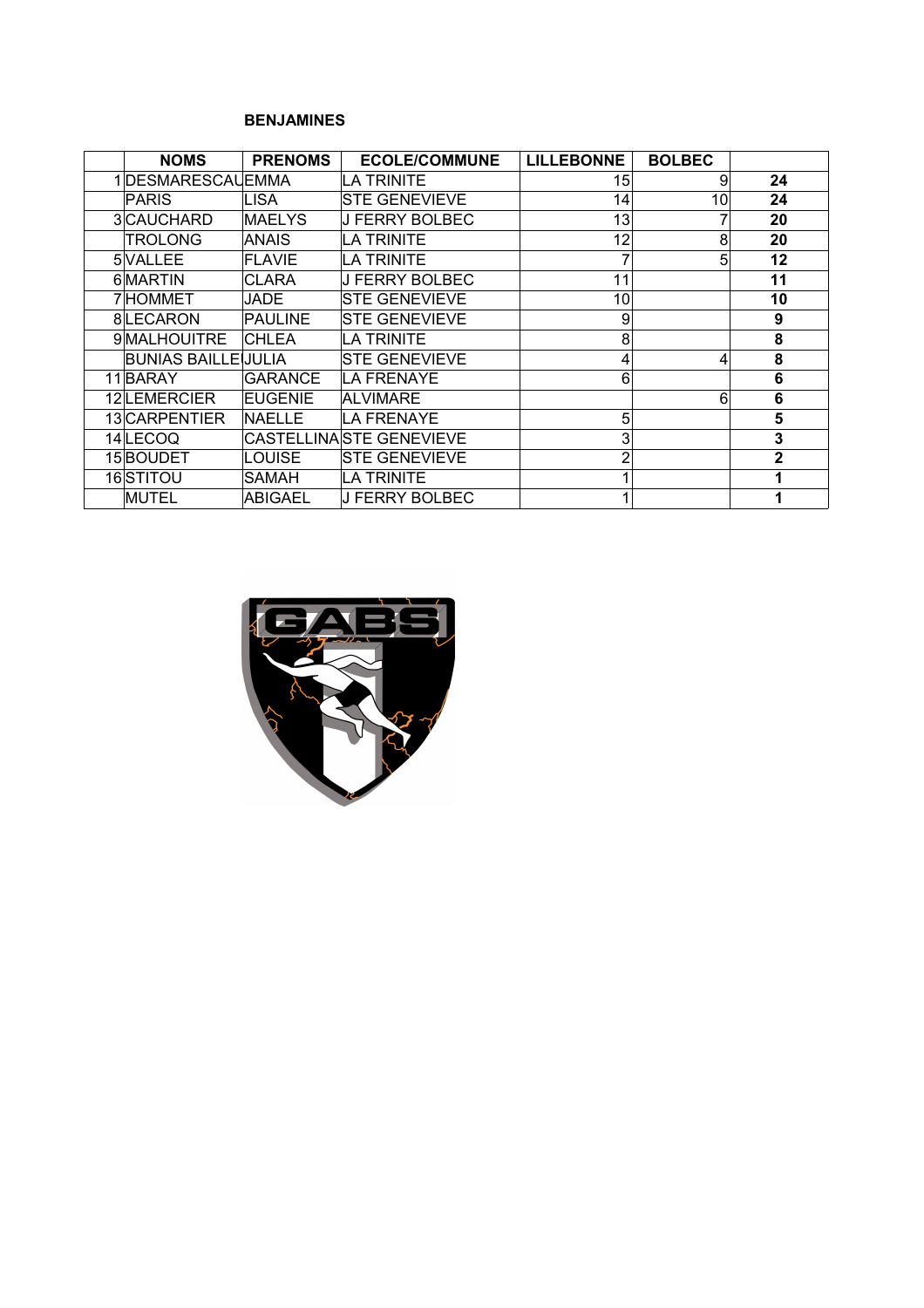#### **BENJAMINS**

| <b>NOMS</b>     | <b>PRENOMS</b>   | <b>ECOLE/COMMUNE</b>                                           |                | <b>BOLBEC</b> |              |
|-----------------|------------------|----------------------------------------------------------------|----------------|---------------|--------------|
| 1 TIENNOT       | PAUL             | <b>LILLEBONNE</b><br><b>STE GENEVIEVE</b><br>10<br>9<br>8<br>5 |                | 12            | 22           |
| <b>TOUGARD</b>  | <b>BAPTISTE</b>  | <b>STE GENEVIEVE</b>                                           |                | 13            | 22           |
| 3 TASSEL        | <b>NOE</b>       | <b>STE GENEVIEVE</b>                                           |                | 9             | 17           |
| 4 CAUVET        | ENZO             | LA TRINITE                                                     |                | 8             | 15           |
| HARPALICE-VARIN | Robin            | LA TRINITE                                                     |                | 15            | 15           |
| 6 COLLIN        | LORRIS           | ALVIMARE                                                       |                | 14            | 14           |
| 7LANGRUME       | <b>ANDREAS</b>   | <b>ALVIMARE</b>                                                |                | 7             | 12           |
| 8 PETIT         | <b>FERDINAND</b> | <b>STE MARGUERITE</b>                                          |                | 11            | 11           |
| 9 MONTVILLE     | <b>MATTHIEU</b>  | HATTENVILLE                                                    |                | 6             | 10           |
| <b>BOURSIER</b> | LOUKA            | <b>ALVIMARE</b>                                                |                | 10            | 10           |
| 11 LEVEQUE      | <b>NOE</b>       | <b>ALVIMARE</b>                                                | 6              |               | 6            |
| 12 MOUTON       | <b>CLEMENT</b>   | <b>STE GENEVIEVE</b>                                           |                | 5             | 5            |
| 13 MAGDZIAREK   | <b>RAPHAEL</b>   | RAFFETOT                                                       | 3              |               | 3            |
| 14 LEQUEMENT    | JULES            | <b>STE GENEVIEVE</b>                                           | $\overline{2}$ |               | $\mathbf{2}$ |
| 15 MOLINS       | <b>MARIANO</b>   | <b>ST EUSTACHE</b>                                             |                |               | 1            |
|                 |                  |                                                                |                |               |              |